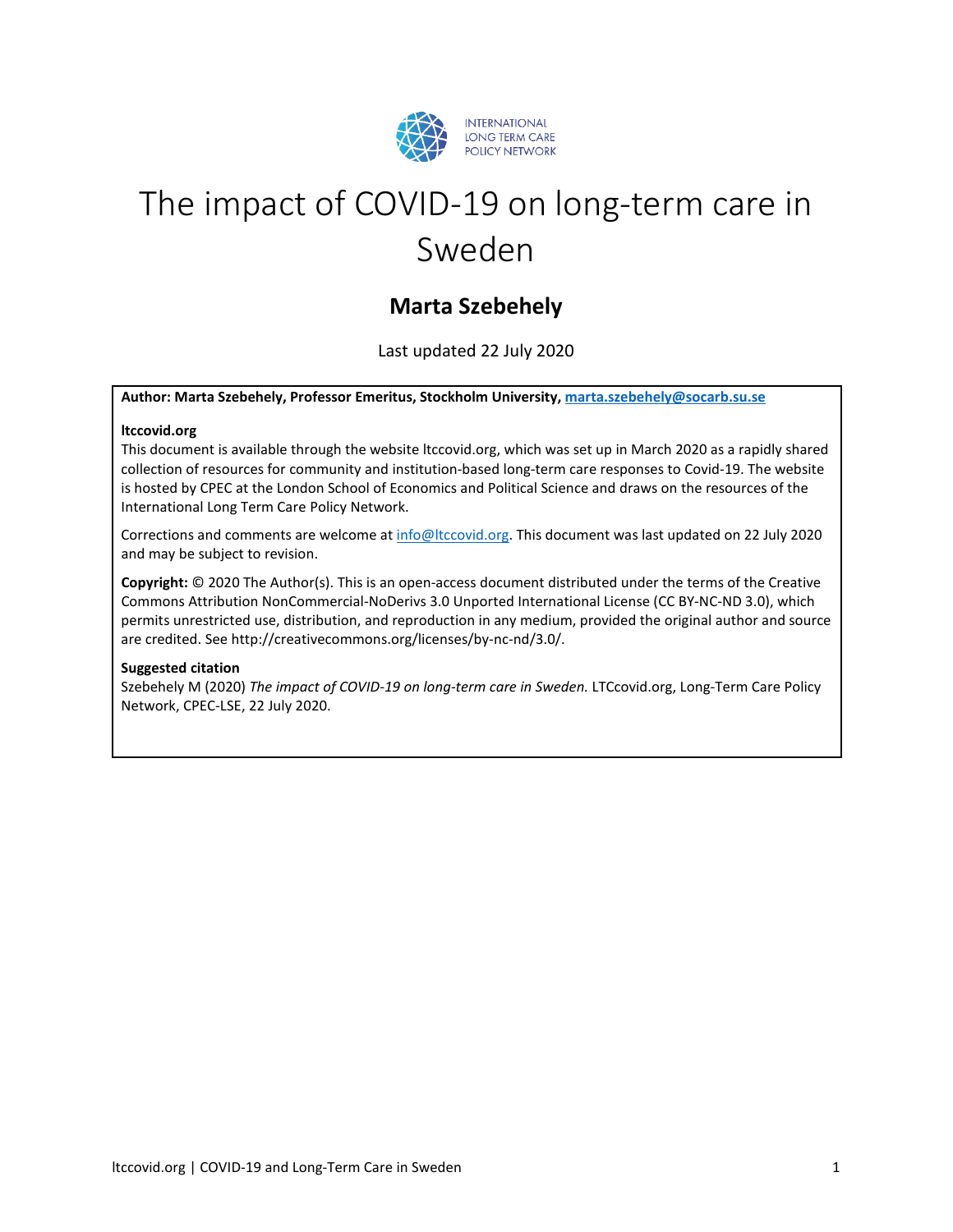# **1. Key points**

- Sweden has been badly hit by the COVID-19 pandemic. In mid-July, more than 5,500 individuals had died from the infection, corresponding to around 550 deaths per million inhabitants. While there was a clear excess mortality in April and May, since June the death rates in Sweden are back to normal.
- Of those who have died of COVID-19, 47 per cent were care home residents and 25 per cent were homecare users, corresponding to 3.1 per cent of all care home residents and 0.8 per cent of all homecare users.
- The regional differences are striking: in the Stockholm region, 7 per cent of the care home residents have died while there have been hardly any COVID-19 deaths in care homes in several other regions.
- Sweden has a tradition of voluntary measures on infection control based on recommendations, with an emphasis on individual responsibility. During the pandemic, the authorities' recommendations to stay at home when sick, to wash hands frequently, to keep physical distance and to limit travelling have largely been adhered to.
- To avoid people going to work when sick with mild symptoms, on March 11 the government introduced pay also for the first day of sick leave (normally in Sweden, sickness benefit is paid only from the second day).
- In the management of the pandemic in the LTC-sector, a combination of recommendations and legally binding rules have been applied including a ban on care home visits (from April 1).
- According to a survey of care home managers in mid-April, the infection probably entered care homes through residents returning from hospital, family visiting (before banning visits) and infected but asymptomatic staff.
- Once the infection got into a care home, the managers reported difficulties in restricting the spread because of staff shortages, a scarcity of testing equipment and Personal Protection Equipment and the physical layout of the homes with limited possibilities to stop infected residents with dementia from moving around and meeting with other residents.
- One quarter of the care workforce are employed by the hour, and in the beginning of the pandemic, staff shortages due to ordinary workers being on sick leave or in selfisolation, led to an even higher use of casual workers, with less or no formal training. As problems following hygiene routines were reported, a national e-training program focusing on hygiene was developed early on and has been completed by more than 140,000 care workers.
- The government has appointed a commission to investigate the Swedish COVID-19 strategy. One of the tasks for the commission is to investigate the recommendations and actual measures taken to limit the spread of infection in eldercare services and to evaluate whether problems in work organisation, working environment and employment conditions, have contributed to the many cases of death in the sector.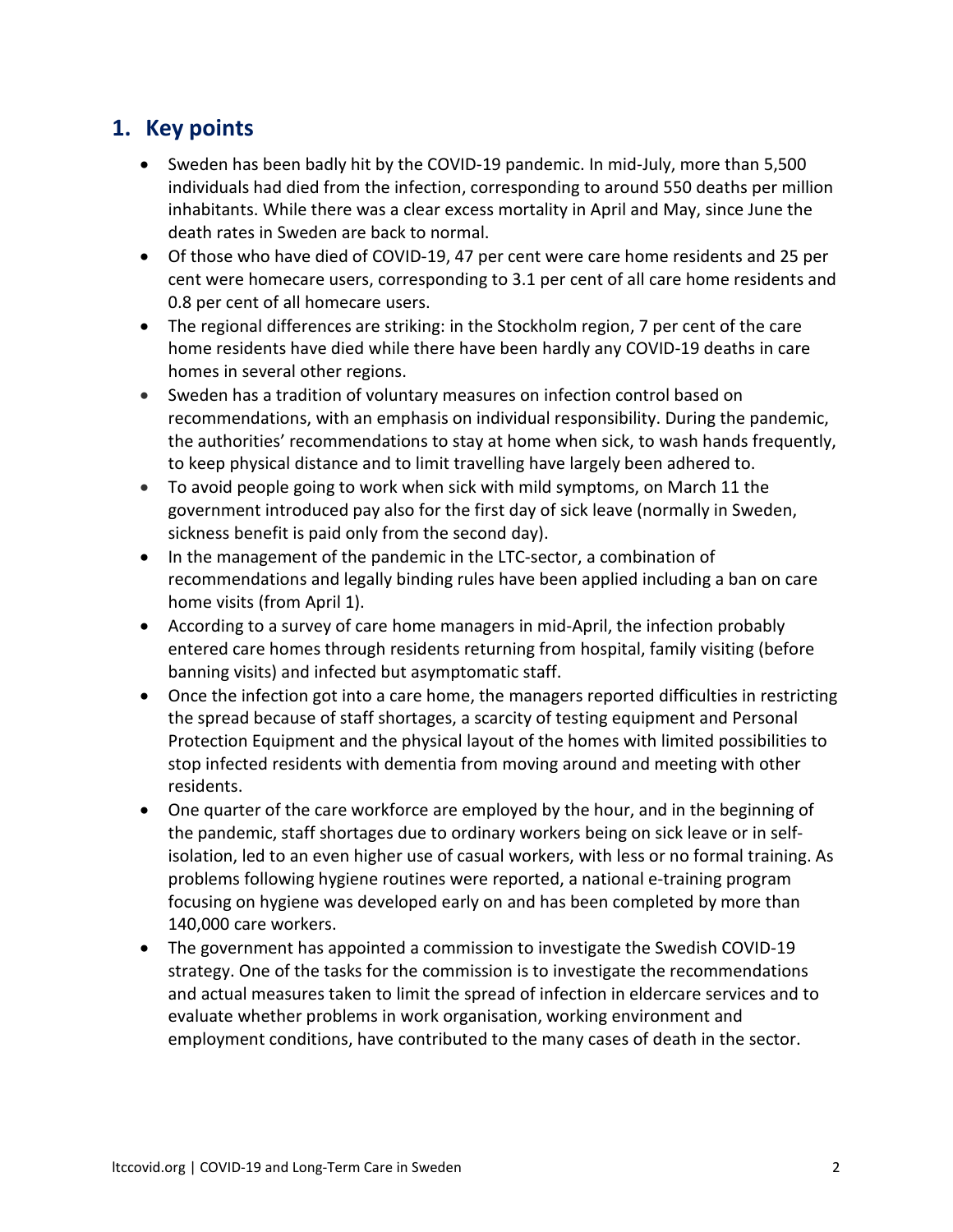# **2. Impact of COVID19 on long-term care users so far**

## **2.1. Number of positive cases in population and deaths**

Until the last month, comparatively few individuals have been tested in Sweden (see figure 1). Up until week 28, in total 680,000 individuals have been tested and of these there have been 75 488 positive cases in Sweden.



#### **Figure 1. Testing for COVID-19. Number of tests per week, negative and confirmed positive.[1](#page-2-0)**

*Purple: Tested individuals, negative (week 6-26); number of tests, negative (week 27-28). Green: Tested individuals, positive (week 6-26); number of tests, positive (week 27-28).*

Of the confirmed positive cases, the proportion seriously ill has declined considerably as has the number of patients in intensive care, see Figure 2.

<span id="page-2-0"></span><sup>&</sup>lt;sup>1</sup> [Weekly report](https://www.folkhalsomyndigheten.se/globalassets/statistik-uppfoljning/smittsamma-sjukdomar/veckorapporter-covid-19/2020/covid-19-veckorapport-vecka-28-final.pdf) week 28 on covid19 from the Public Health Agency, published July 17.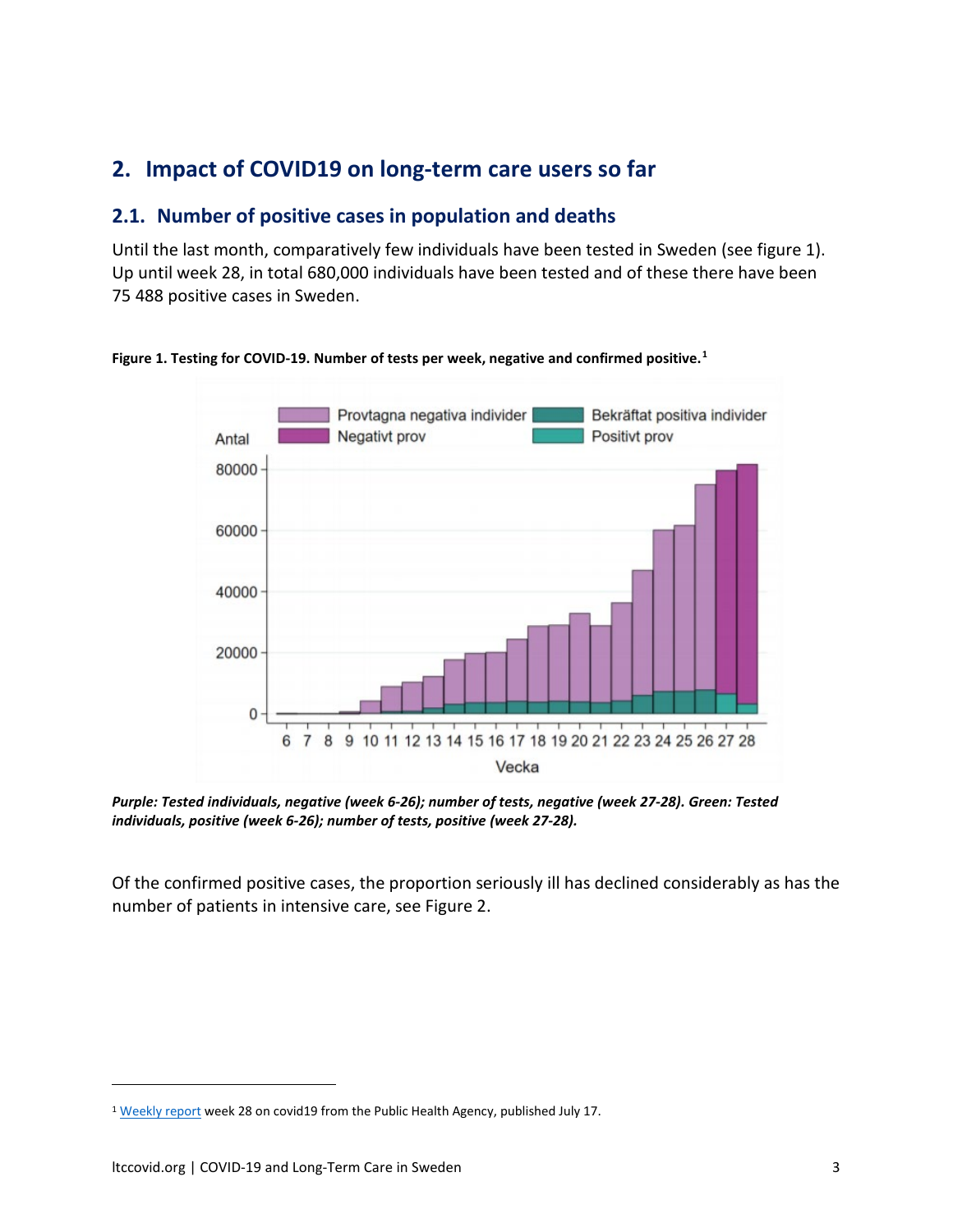

**Figure 2. Number of patients with COVID-19 in intensive care, new cases per week. <sup>1</sup>**

In total, 2,478 individuals with COVID-19 have been in cared for in intensive care (until end of week 28).

There is a similar declining pattern in the COVID-19 related death statistics, see Figure 3.



**Figure 3. Number of deceased individuals with a positive COVID-19 test. Per week (note that the statistics for the last two weeks are preliminary).1**

As in most countries, the oldest age groups are most affected, see Figure 4.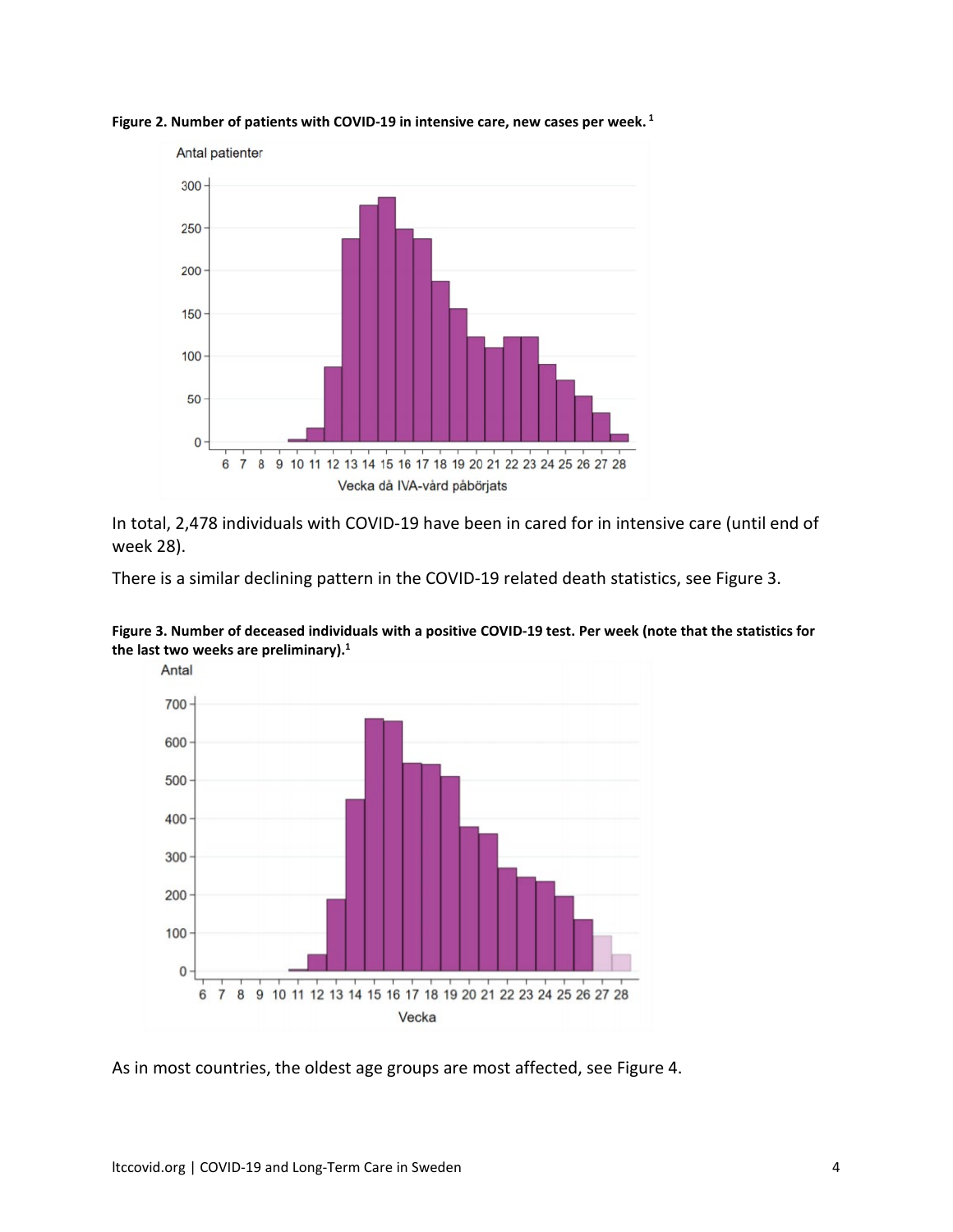**Figure 4. Number of deceased individuals with a positive COVID-19 test per 100,000 in population. Per week, by age. <sup>1</sup>**



There are two sources for information on COVID-19 related death in Sweden. One source, used by the Public Health Agency, reports all individuals who have died within 30 days after a laboratory-confirmed test of COVID-19 (PCR test). This is the source for Figures 3 and 4. The other source, used by the National Board of Health and Welfare, reports all individuals where death has been caused by COVID-19 according to the death certificate. There is more than a 90 per cent overlap between the two sources, but some individuals with a positive test may have died of other causes, and some individuals where the death certificate reports COVID-19 as cause of death, may not have been tested or may have shown a negative test result.

Up to July 13, the Public Health Agency reported the death of in total 5,572 individuals with a positive Covid-19 test<sup>[2](#page-4-0)</sup> and on the same date, the National Board of Health and Welfare reported 5,428 individuals<sup>3</sup>. Both sources report that around 90% of those who have died were 70 years+. In relation to the population in Sweden (10,102,000), the total incidence is 551 cases per million inhabitants.

A third source of information reports the excess mortality (all-cause mortality) per week in 2020 compared to the years 2015-2019, see Figure 5. While there was a clear excess mortality in April and May, since June the death rates in Sweden are back to normal.

<span id="page-4-0"></span><sup>2</sup> <https://experience.arcgis.com/experience/09f821667ce64bf7be6f9f87457ed9aa> (visited July 17)

<span id="page-4-1"></span><sup>3</sup> <https://www.socialstyrelsen.se/statistik-och-data/statistik/statistik-om-covid-19/statistik-over-antal-avlidna-i-covid-19/> (published July 14, visited July 17)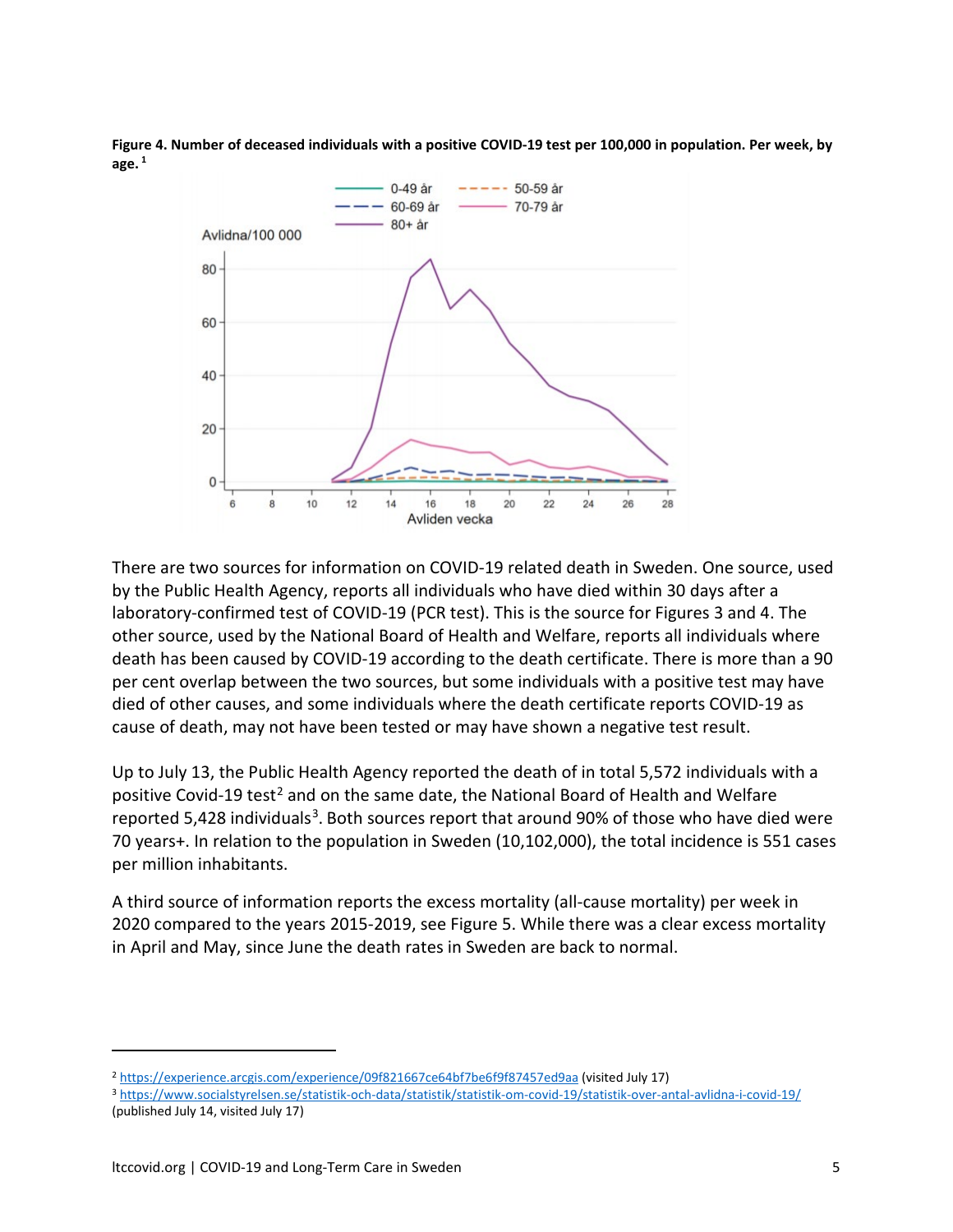

**Figure 5. All-cause mortality per week 2015-2020, cases per 100,000 in population[4](#page-5-0)**

## **2.2. Rates of infection and mortality among long-term care users and staff**

Care homes in Sweden have been badly affected by the pandemic.



**Figure 6. Care home residents, number of cases with positive test.1**

<span id="page-5-0"></span><sup>4</sup> <https://www.socialstyrelsen.se/statistik-och-data/statistik/statistik-om-covid-19/statistik-relaterad-till-covid-19/> (visited July 17)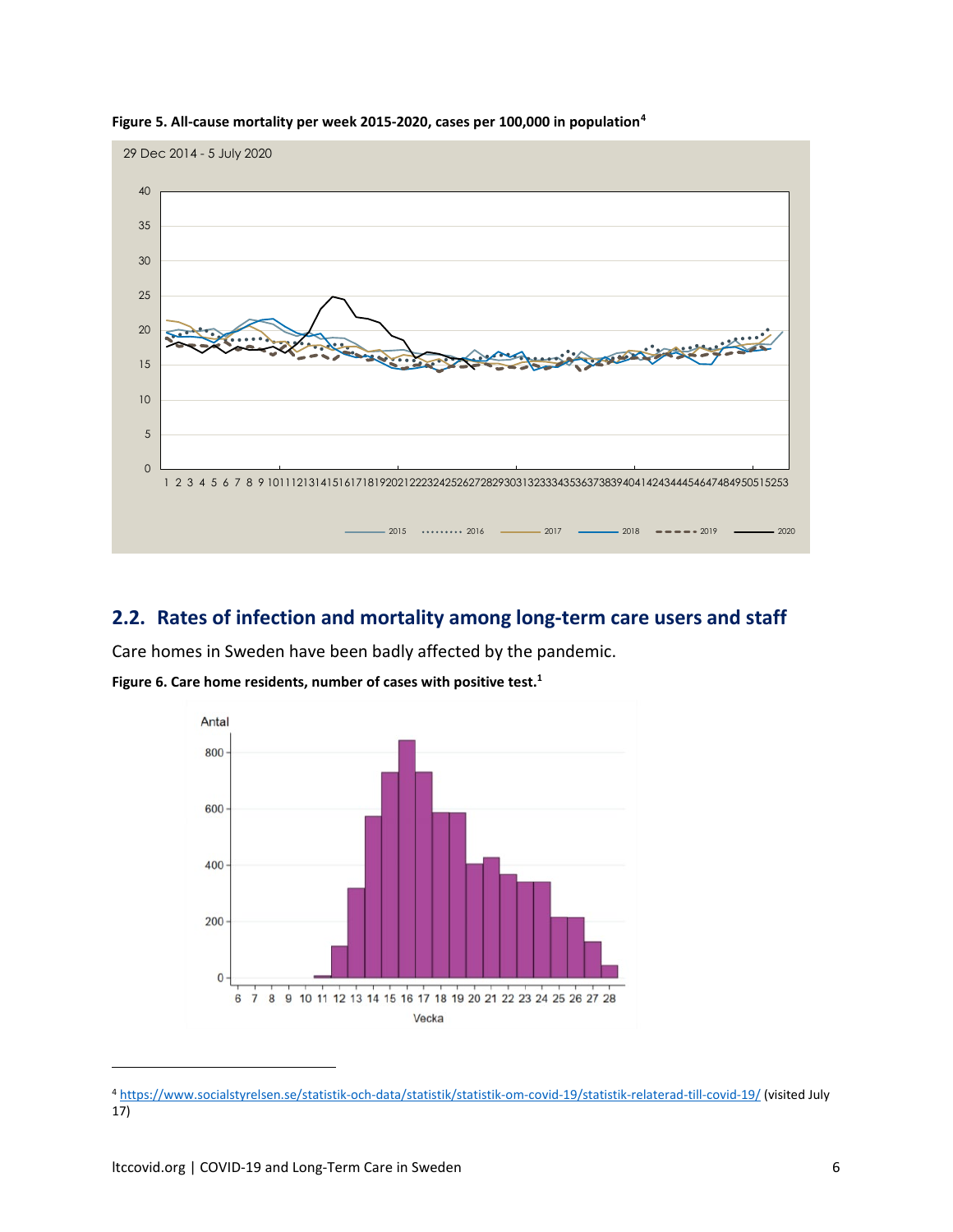In total, there have been 6,985 residents with confirmed COVID-19 infection in Swedish care homes, corresponding to 9 per cent of all confirmed cases.<sup>1</sup>

As care-home residents are much frailer than the general population, a much higher proportion of the residents with an infection have died. Of the 5,500 individuals who, according to the death certificate, had died of COVID-19 by July 20, 47 per cent (2,584 individuals) were care-home residents.<sup>[5](#page-6-0)</sup>

Comparing this to the number of care-home residents in Sweden  $(82,217)^6$  $(82,217)^6$ , suggests that 3.1 per cent of the residents have died of COVID-19. Another 25 per cent of all COVID-19 deaths have occurred among homecare recipients (1,399 individuals), corresponding to 0.8 per cent of all homecare recipients (1[7](#page-6-2)2,790).<sup>7</sup>

The excess mortality among the population 70 years and older with and without eldercare services until week 21 (May 24) is reported in Figure 7.





<span id="page-6-0"></span><sup>5</sup> <https://www.socialstyrelsen.se/statistik-och-data/statistik/statistik-om-covid-19/statistik-over-antal-avlidna-i-covid-19/> (published July 21, visited July 22).<br><sup>6</sup> Bilaga –Tabeller – Socialtjänstinsatser till äldre 2019 [https://www.socialstyrelsen.se/statistik-och-](https://www.socialstyrelsen.se/statistik-och-data/statistik/statistikamnen/socialtjanstinsatser-till-aldre/)

<span id="page-6-1"></span>[data/statistik/statistikamnen/socialtjanstinsatser-till-aldre/](https://www.socialstyrelsen.se/statistik-och-data/statistik/statistikamnen/socialtjanstinsatser-till-aldre/) (published April 28, visited July 17).

<span id="page-6-2"></span><sup>7</sup> Calculated from the sources in footnote 5 and 6.

<span id="page-6-3"></span><sup>8</sup> From Figure 8, in Statistik över dödlighet bland äldre med särskilt boende eller hemtjänst, <https://www.socialstyrelsen.se/statistik-och-data/statistik/statistik-om-covid-19/statistik-relaterad-till-covid-19/> (Published July 15, visited July 20)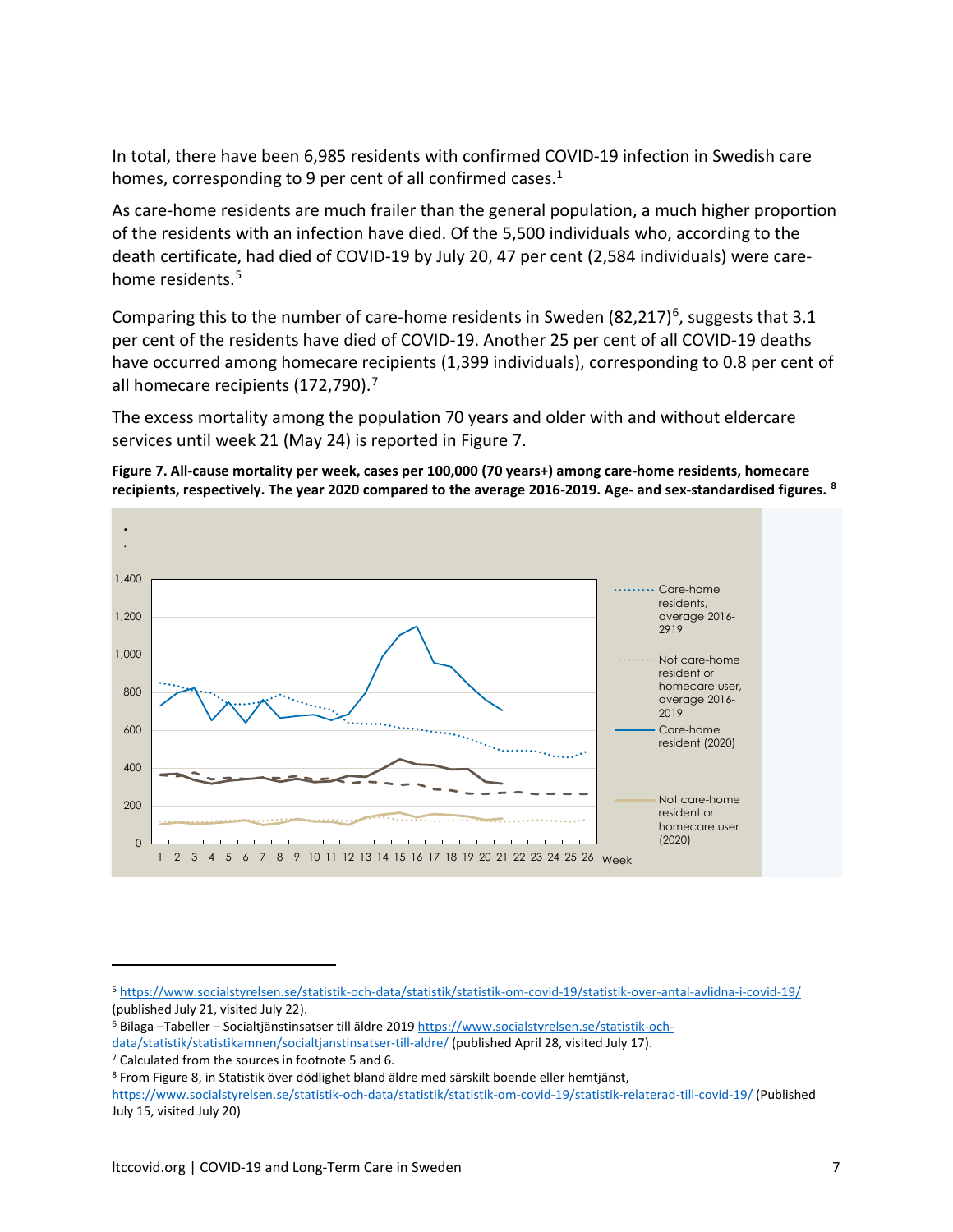As the graph shows, mortality is clearly higher among care home residents than among homecare recipients, which in turn is higher than among older people in the same age group living at home and not receiving home care. This is the case both under normal circumstances and during the pandemic, but as the graph shows, care-home residents have been particularly badly affected during the pandemic.

There is no national (publicly available) information on infection rates or death in particular care homes, but in mid-April, Dagens Nyheter, the biggest newspaper in Sweden, administered a survey to the regions in Sweden. Of the 21 regions, 15 responded to the survey. Altogether, infections were reported in 510 out of 2,040 care homes in these regions. In the Stockholm Region, two thirds of the long-term care homes had infected residents, compared to 18 per cent in the rest of Sweden.<sup>[9](#page-7-0)</sup> As of the July 20 fewer homes have infected residents, for example the Stockholm Region reported that less than 5 per cent of the homes had resident(s) with an infection. [10](#page-7-1)

National statistics on infections and death rates in specific care homes is still missing, but there is information on the situation in municipalities and regions. The pandemic has hit different parts of Sweden very unevenly, both in the general population and in care homes. The Stockholm region was most affected in the beginning, at least partly because the region had a school holiday in week 9, and very large numbers of people were travelling abroad in that week. The population in the region corresponds to 23 per cent of the population in Sweden, but 41 per cent of the COVID-19 deaths have occurred in the region. There is a similar but even stronger pattern regarding death in care homes: while 18 per cent of the care home beds in Sweden are located in the Stockholm region, 41 per cent of care home residents who have died in COVID-19 are from the region. In relation to the care home population, 7.0 per cent of the care home residents in the Stockholm region have died in COVID-19 compared to 2.2 per cent of the care home residents in the rest of the country. In some regions, hardly any care home residents have died of COVID-19[.11](#page-7-2)

## **2.3. Population level measures to contain spread of COVID-19**

The overall strategy to combat COVID-19 in Sweden has been to minimise mortality and morbidity in the entire population and to mitigate other health threats caused by the measures to combat the pandemic. Swedish public health work is based on a strong tradition of voluntary measures with an emphasis on individual responsibility, and in the management of the pandemic, a combination of legally binding rules and recommendations is applied.<sup>[12](#page-7-3)</sup>

<span id="page-7-1"></span><span id="page-7-0"></span><sup>9</sup> Dagens Nyheter, May 3,<https://www.dn.se/nyheter/sverige/coronasmitta-pa-over-500-av-landets-aldreboenden/> <sup>10</sup> [https://www.sll.se/verksamhet/halsa-och-vard/nyheter-halsa-och-vard/2020/07/20-juli-lagesrapport-om-arbetet-med-det-](https://www.sll.se/verksamhet/halsa-och-vard/nyheter-halsa-och-vard/2020/07/20-juli-lagesrapport-om-arbetet-med-det-nya-coronaviruset/)

<span id="page-7-3"></span><span id="page-7-2"></span>

 $\frac{nya\text{-coronaviruset}}{11}$  [\(](https://www.sll.se/verksamhet/halsa-och-vard/nyheter-halsa-och-vard/2020/07/20-juli-lagesrapport-om-arbetet-med-det-nya-coronaviruset/)published July 20, visited July 22).<br><sup>11</sup> Calculated from the references in footnote 5 and 6 plus population statistics.<br><sup>12</sup> For the recommendations in English, see https://www.folkhalsomyndigheten [sweden/communicable-disease-control/protect-yourself-and-others-from-spread-of-infection/](https://www.folkhalsomyndigheten.se/the-public-health-agency-of-sweden/communicable-disease-control/protect-yourself-and-others-from-spread-of-infection/) and for information on the Swedish approach to the pandemic, se[e https://www.folkhalsomyndigheten.se/the-public-health-agency-of](https://www.folkhalsomyndigheten.se/the-public-health-agency-of-sweden/communicable-disease-control/the-public-health-agency-of-swedens-work-with-covid-19/)[sweden/communicable-disease-control/the-public-health-agency-of-swedens-work-with-covid-19/](https://www.folkhalsomyndigheten.se/the-public-health-agency-of-sweden/communicable-disease-control/the-public-health-agency-of-swedens-work-with-covid-19/) and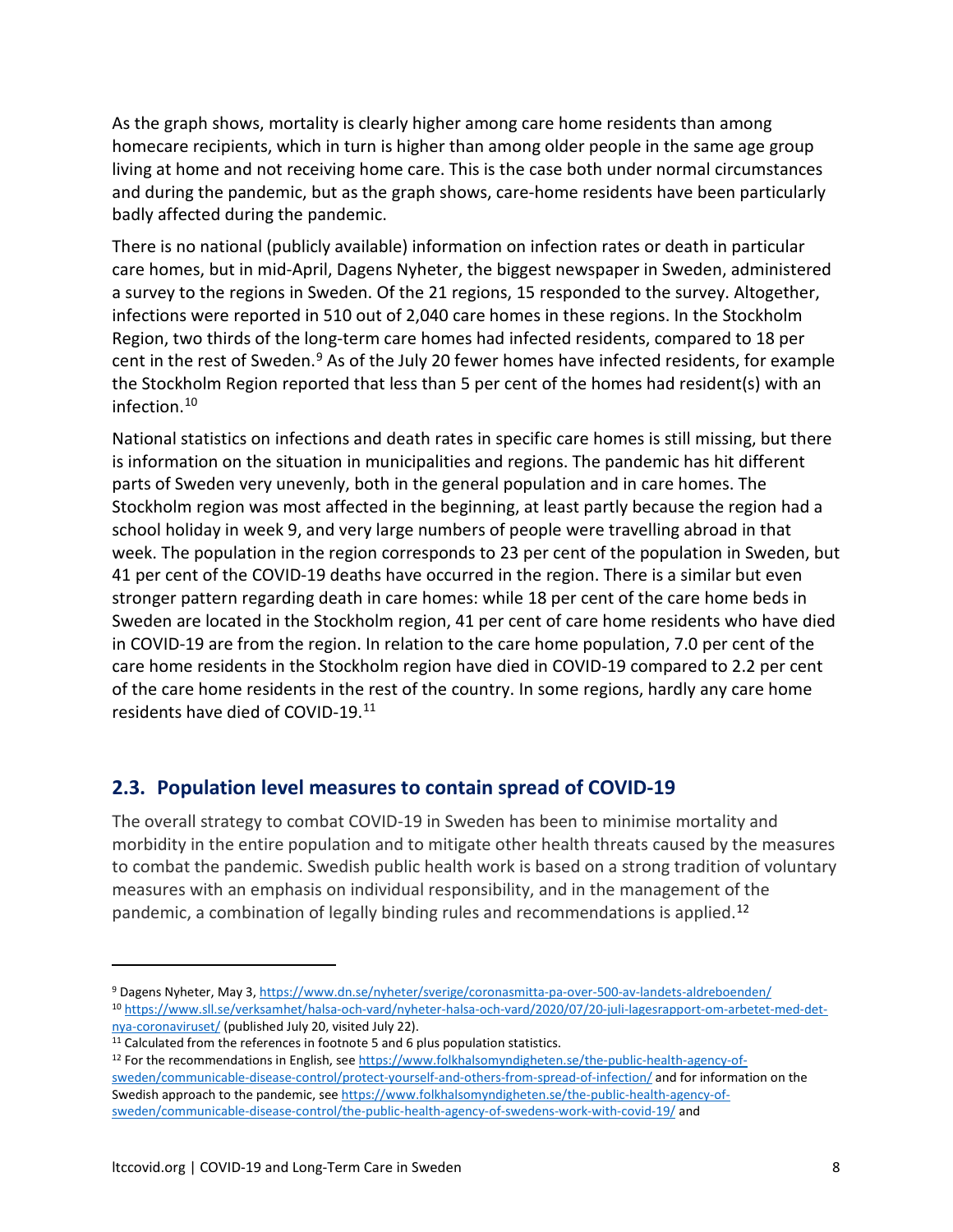From the very beginning the same recommendations focusing on physical distancing and hygiene routines have been stressed: to stay at home when ill, even with the slightest symptom of an infection and for two more days; to work from home if possible; to avoid unnesseary traveling; to keep physical distance both outdoors and indoors and to wash hands frequently for at least 20 seconds. Specific risk groups, including those aged 70 and over, have been told to avoid all close contacs and not to visit places where many people gather like shops, cafés and public transport. The recommendations have largely been adhered to, which is reflected in the seasonal influenza and winter vomiting disease ending much earlier than normal.

Examples of legally binding rules include a ban on public gatherings with more than 50 participants, a shift to distance learning in secondary education and universities and a ban of visiting care homes. Pre-schools and primary schools have been open all the time. Cafés and restaurants have also stayed open but only serving at the table is allowed, and there has to be at least one meter between tables. The cafés and restaurants are regularly inspected and closed if distance is not being kept between customers.

Normally in Sweden, sickness benefit is paid from the second day of a period of illness. In order to facilitate for people to stay at home (without loss of income) when potentially having COVID-19, the government decided on March 11 that the state covers pay for the first day.<sup>[13](#page-8-0)</sup>

# **3. Brief background to the long-term care system**

Of the 2 million inhabitants aged over 65 years in Sweden, 82,217 (4 per cent) live in a care home. There has been a sharp decline in care home coverage, from 20 per cent of the population aged over 80 years in 2000 to 12 per cent in 2019. Consequently, care home residents are increasingly older and frailer. The average age of a person moving to a care home is 86 years, 78 per cent of the residents are 80 years or older, and at least 70 per cent have dementia. On average, a resident lives 22 months in a care home and 20 per cent die within six months of moving in.

There are approximately 200,000 care workers (assistant nurses and care aides) and 17,000 registered nurses in social care; around 60 per cent work in care homes. Approximately 25 per cent of LTC workers (in care homes and in homecare) are employed by the hour, and one in five care workers in care homes lack formal training. Staffing levels are comparatively high, but with fewer registered nurses and medical doctors than in some other countries. On average, there are three care workers and 0.4 registered nurses per ten residents in a care home.<sup>[14](#page-8-1)</sup>

[https://www.folkhalsomyndigheten.se/the-public-health-agency-of-sweden/communicable-disease-control/covid-19--the](https://www.folkhalsomyndigheten.se/the-public-health-agency-of-sweden/communicable-disease-control/covid-19--the-swedish-strategy/)[swedish-strategy/](https://www.folkhalsomyndigheten.se/the-public-health-agency-of-sweden/communicable-disease-control/covid-19--the-swedish-strategy/) (Published June 12; visited July 19).

<span id="page-8-0"></span><sup>13</sup> [https://www.regeringen.se/regeringens-politik/socialforsakringar/atgarder-inom-sjukforsakringen-med-anledning-av](https://www.regeringen.se/regeringens-politik/socialforsakringar/atgarder-inom-sjukforsakringen-med-anledning-av-corona/)[corona/](https://www.regeringen.se/regeringens-politik/socialforsakringar/atgarder-inom-sjukforsakringen-med-anledning-av-corona/)

<span id="page-8-1"></span><sup>&</sup>lt;sup>14</sup> Stranz A & Szebehely M (2018) Organizational trends impacting on everyday realities: the case of Swedish eldercare. In: Christensen K & Pilling D, Eds. *The Routledge Handbook of Social Care Work Around the World.* Routledge International Handbooks.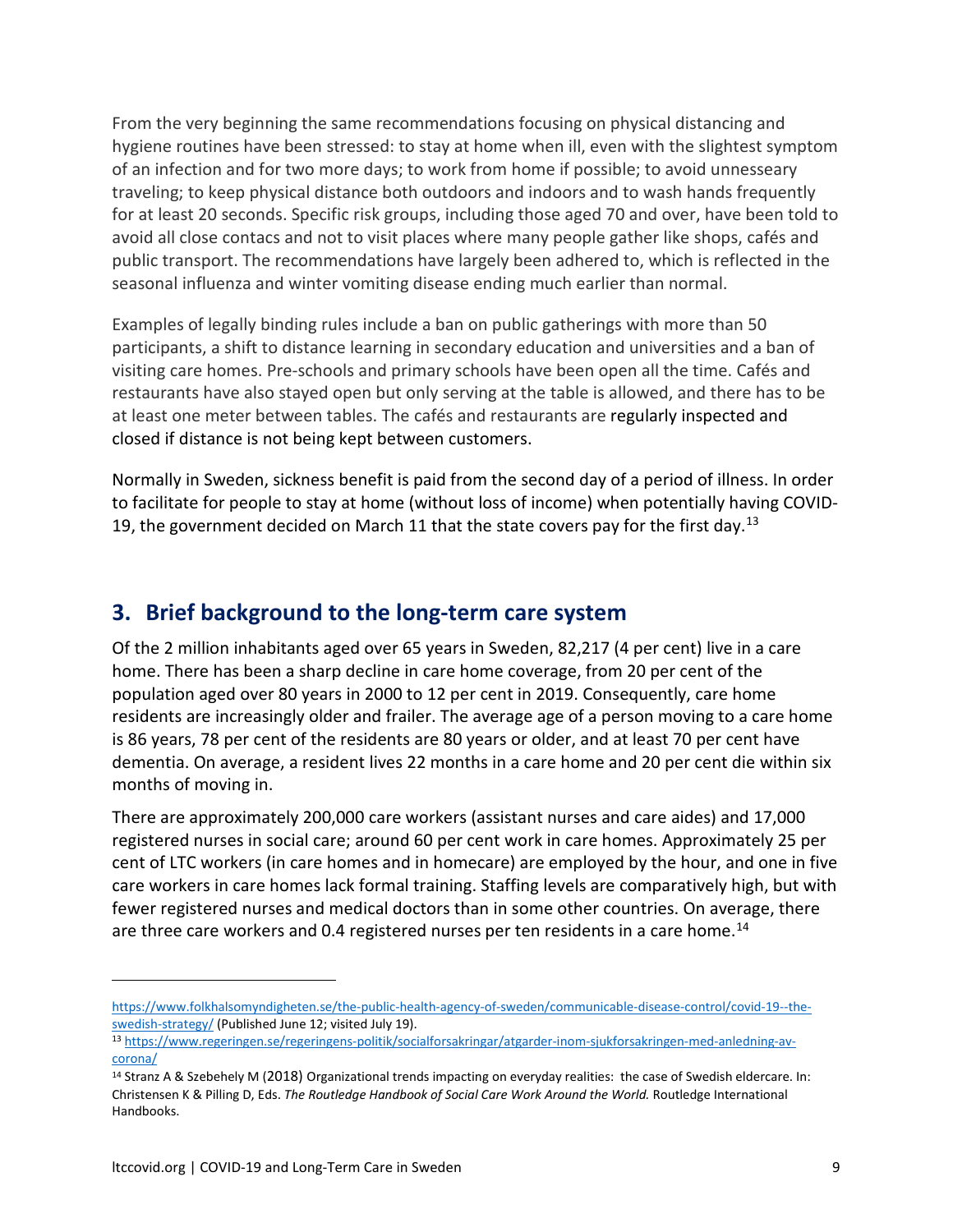Care work is a demanding occupation around the world, and this is the case also in Sweden. Physical load injuries are three times more common in LTC than the average in the labour market. Occupational disease due to social and organisational causes have increased by over 70 per cent between 2010 and 2014 and female LTC workers have 50 per cent more sick days than women in the rest of the workforce (ibid.).

LTC in Sweden, as in many countries, has been affected by financial cutbacks and New Public Management inspired organisational changes. This has had negative consequences for care workers' working conditions and for their possibilities to meet the increasing needs of care users. Time pressure has increased, care workers are increasingly working in under-staffed conditions, and their job autonomy and time for support from colleagues and managers has decreased. Care workers find their jobs increasingly physically and mentally demanding and an increasing proportion want to quit their job.[15](#page-9-0)

An inspection of more than 1,000 LTC units by the Swedish Work Environment Authority in 2017-2019 found health and safety deviations in almost 90 per cent of the cases.<sup>[16](#page-9-1)</sup>

Regular inspections of how the mandatory hygiene routines are followed in health and social care show that the compliance with the routines is much lower in LTC than in hospitals. In one third of the situations inspected, there were deviations from the routines, especially among care workers with no or shorter formal training.<sup>[17](#page-9-2)</sup>

# **4. Long-term care policy and practice measures**

## **4.1. Whole sector measures**

 $\overline{a}$ 

Since the beginning of the pandemic, Swedish authorities and politicians stressed the importance of protecting older people. However, no specific attention was paid to care home residents or homecare users; the initial focus was to limit the spread of the infection in the community and to ensure access to health care, especially intensive care.

The responsibility to restrict spreading of any disease in care homes and other forms of social care services rests with the municipalities together with the regional infection control units (Smittskydd). During the entire pandemic, this local/regional responsibility has been stressed by the Public Health Agency and the National Board of Health and Welfare. The latter has mainly acted by providing recommendations and check-lists, and by presenting good examples. An etraining program focusing on hygiene was developed early on and has been followed by

<span id="page-9-2"></span><span id="page-9-1"></span><span id="page-9-0"></span><sup>15</sup> Ibid.; Strandell R (2020) Care workers under pressure – A comparison of the work situation in Swedish home care 2005 and 2015, *Health and Social Care in the Community*, 28 (1) 137-147[. https://onlinelibrary.wiley.com/doi/full/10.1111/hsc.12848](https://onlinelibrary.wiley.com/doi/full/10.1111/hsc.12848) <sup>16</sup> <https://www.av.se/globalassets/filer/publikationer/rapporter/2018-007023-projektrapport-aldreomsorgen-2017-2019.pdf> 1[7https://skr.se/halsasjukvard/patientsakerhet/matningavskadorivarden/matningbasalahygienrutiner/resultatmatningbhk.2277](https://skr.se/halsasjukvard/patientsakerhet/matningavskadorivarden/matningbasalahygienrutiner/resultatmatningbhk.2277.html) [.html](https://skr.se/halsasjukvard/patientsakerhet/matningavskadorivarden/matningbasalahygienrutiner/resultatmatningbhk.2277.html)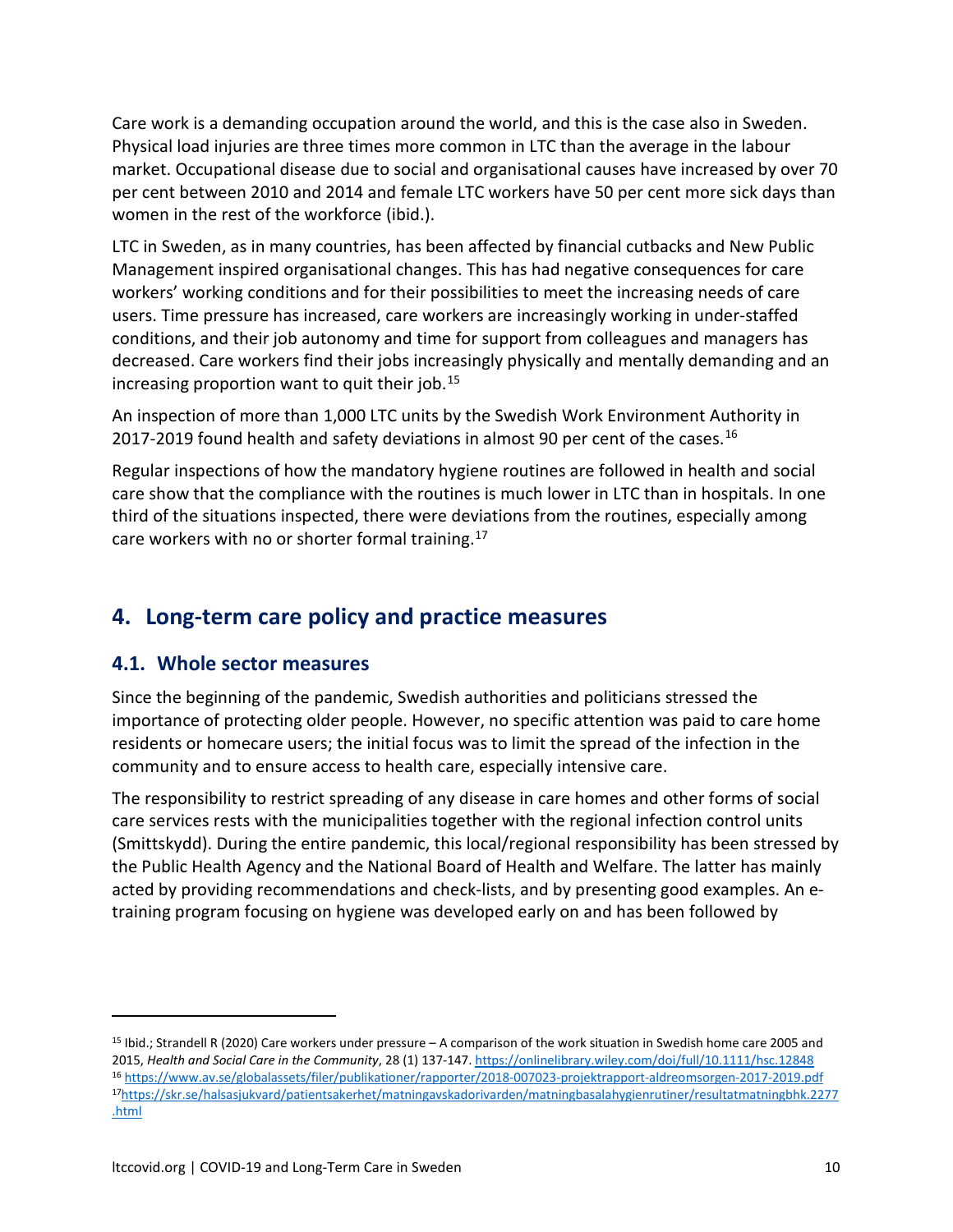143,000 health and social care workers.<sup>[18](#page-10-0)</sup> The Board has also produced information material for staff in care homes and homecare services in several languages.<sup>[19](#page-10-1)</sup>

As the large proportion of casual and untrained care workers in the eldercare sector has been seen as contributing to the spreading of the disease, the government also initiated a training program for 10,000 temporary employed care workers with limited or no formal training. The state will cover the expenses for the municipalities and the workers will keep their ordinary pay while they study to become care aides or assistant nurses. To be eligible for the state subsidy, the municipalities have to offer a permanent position to workers who successfully have finished the course.<sup>[20](#page-10-2)</sup>

During the first month, there was a scarcity of PPE in Sweden in general and in LTC in particular. Volunteers were producing shields of overhead sheets and aprons of plastic for eldercare workers and initially also for health care professionals.

The national authorities' main recommendation to avoid spreading the virus in LTC was to follow the legislation on basic hygiene routines (to wash hands and use sanitizer in all situations involving personal care); a responsibility that these routines are followed rests with the employer. The care workers' union Kommunal demanded proper facemasks for all care workers in care homes and homecare when providing personal care to care recipients with suspected or confirmed COVID-19 infection, but the authorities argued that this should be decided at the local level, depending on the situation. $21$ 

The Public Health Agency did not mention the use of facemasks and shields in eldercare services until May 7 when a document that gave some support for the use of masks and shields was published. However, the document stressed that it was most important to follow the legislation on basic hygiene, and whether to use masks and/or shields was still left to the local care home or home-care unit to decide together with the regional infection control units.<sup>[22](#page-10-4)</sup> Only much later, on June 25, the Public Health Agency recommended the use of shields and facemask in personal care of all care recipients with suspected or confirmed COVID-19.<sup>[23](#page-10-5)</sup>

There was also a scarcity of testing kits in the beginning of the pandemic. During the most critical period (April) care home residents, homecare users and eldercare staff were not

<span id="page-10-0"></span><sup>18</sup> [https://www.socialstyrelsen.se/en/about-us/emergency-preparedness/the-role-of-the-national-board-of-health-and](https://www.socialstyrelsen.se/en/about-us/emergency-preparedness/the-role-of-the-national-board-of-health-and-welfare-during-the-covid-19-response-in-sweden/)[welfare-during-the-covid-19-response-in-sweden/](https://www.socialstyrelsen.se/en/about-us/emergency-preparedness/the-role-of-the-national-board-of-health-and-welfare-during-the-covid-19-response-in-sweden/) (Director-general Olivia Wigzell presenting Swedish strategy to protect older people, published June 12, visited July 20).

<span id="page-10-1"></span> $19$  The English version of the information leaflet for care-home workers:

[https://www.socialstyrelsen.se/globalassets/sharepoint-dokument/dokument-webb/ovrigt/affisch-aldreboende-engelska](https://www.socialstyrelsen.se/globalassets/sharepoint-dokument/dokument-webb/ovrigt/affisch-aldreboende-engelska-covid19.pdf)[covid19.pdf](https://www.socialstyrelsen.se/globalassets/sharepoint-dokument/dokument-webb/ovrigt/affisch-aldreboende-engelska-covid19.pdf)

<span id="page-10-2"></span><sup>20</sup> [https://www.regeringen.se/pressmeddelanden/2020/05/nya-atgarder-for-att-starka-aldreomsorgen-och-varden-under](https://www.regeringen.se/pressmeddelanden/2020/05/nya-atgarder-for-att-starka-aldreomsorgen-och-varden-under-coronakrisen/)[coronakrisen/](https://www.regeringen.se/pressmeddelanden/2020/05/nya-atgarder-for-att-starka-aldreomsorgen-och-varden-under-coronakrisen/)

<span id="page-10-3"></span><sup>21</sup> <https://ka.se/2020/04/17/kommunal-kraver-andningsskydd/>

<span id="page-10-4"></span><sup>22</sup> [https://www.folkhalsomyndigheten.se/nyheter-och-press/nyhetsarkiv/2020/maj/grundlaggande-hygienrutiner-viktigast-for](https://www.folkhalsomyndigheten.se/nyheter-och-press/nyhetsarkiv/2020/maj/grundlaggande-hygienrutiner-viktigast-for-att-sk%20ydda-aldre-inom-omsorgen/)[att-sk ydda-aldre-inom-omsorgen/](https://www.folkhalsomyndigheten.se/nyheter-och-press/nyhetsarkiv/2020/maj/grundlaggande-hygienrutiner-viktigast-for-att-sk%20ydda-aldre-inom-omsorgen/)

<span id="page-10-5"></span><sup>&</sup>lt;sup>23</sup> Since the beginning of the pandemic, Swedish authorities and politicians stressed the importance of protecting older people. However, no specific attention was paid to care-home residents or homecare users; the initial focus was to limit the spread of the infection and to ensure access to health care, especially intensive care.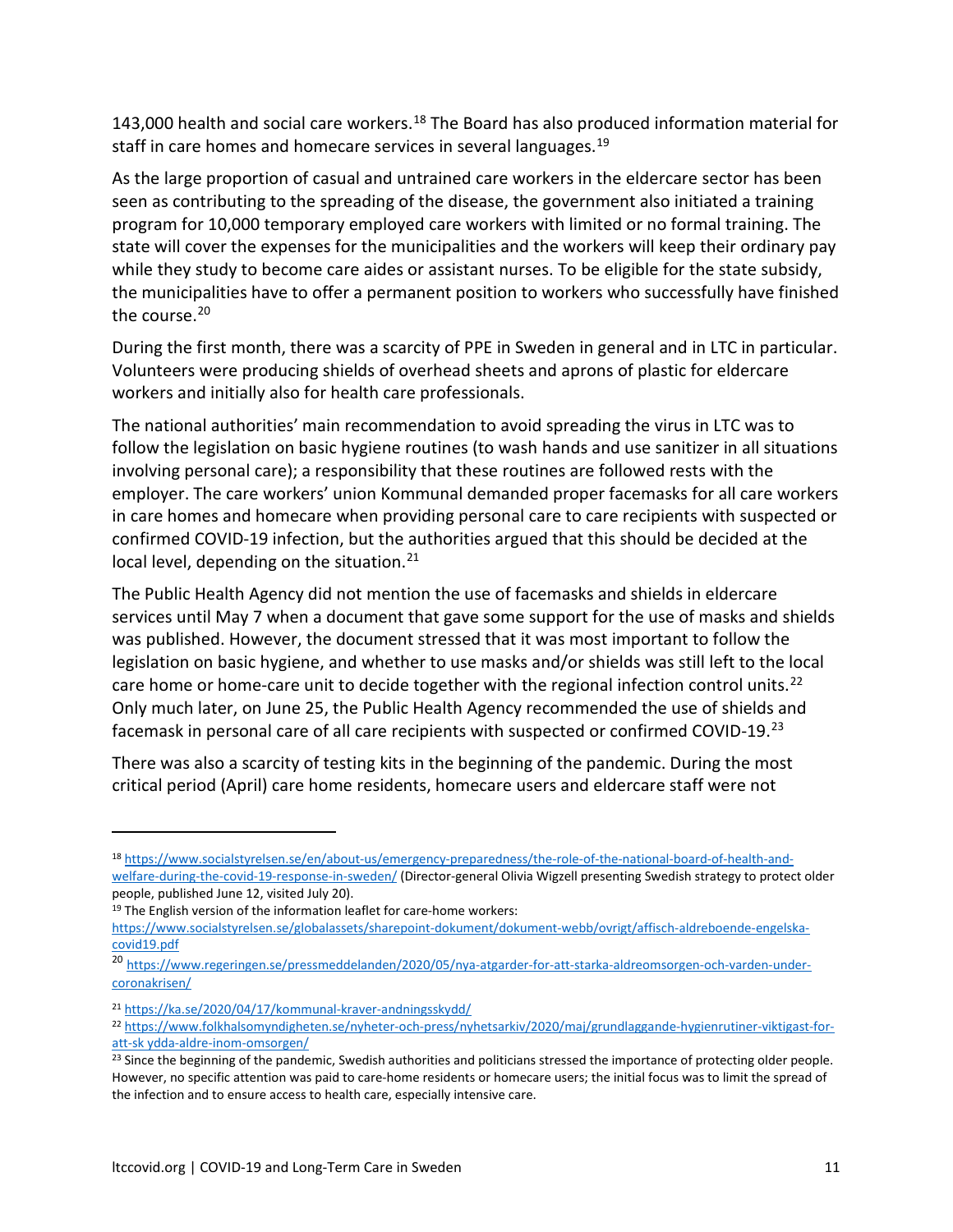prioritised for testing. More recently, when the capacity for testing has increased, residents and care workers are being tested without limitations.

When it became obvious in mid-April that the care homes were badly affected by the pandemic, the Government appointed the Health and Social Care Inspectorate (IVO) to conduct a large-scale inspection in care homes and other care units for older and disabled people. The aim of the inspections was to investigate the consequences of COVID-19 for quality and safety in the care services. $24$ 

The following month, IVO inspected around 1,000 care units (of which 500 were care homes) and found deviances, particularly regarding hygiene routines, in 10 per cent of the units. These homes are now followed up with further inspections. <sup>[25](#page-11-1)</sup>

Partly as a result of these inspections, and partly as a result of complaints by staff and family members, IVO also initiated an inspection of 1,700 care homes with a focus on how medical assessments have bee made under the pandemic. On July 7, a first report was published (ibid.) showing that in many cases, the homes had not have enough contact with medical doctors, and more than one third of the homes reported lacking preconditions to provide individual assessment and treatment for residents with COVID-19. According to media reports, in some homes palliative care had been initiated on a routine basis instead of considering admitting residents to hospital care. In 91 of the homes, the Inspectorate found more serious deviances and risks. These are now followed up by further interviews and document analysis (ibid.).

# **4.2. Care homes (including supported living, residential and nursing homes, skilled nursing facilities)**

#### **4.2.1. Prevention of COVID19 infections**

The first national regulation for care homes were presented on April 1 when the government introduced a ban on visiting in care homes (the most affected Stockholm Region had introduced a similar ban two weeks earlier).

As the high proportion of casual workers in the eldercare sector was seen as posing a risk for spreading the infection, several municipalities decided to employ these workers on a more stable basis so that they could stay at home without loss of income when potentially infected (see also footnote 10).

According to a survey of care homes in the Stockholm Region conducted in April, the managers believed that the infection had entered the homes in several ways: by residents returning from hospital, by family visiting (before banning visits) and by infected but asymptomatic staff

<span id="page-11-0"></span><sup>24</sup> [https://www.regeringen.se/pressmeddelanden/2020/04/uppdrag-att-analysera-risker-inom-vard-och-omsorg-till-foljd-av](https://www.regeringen.se/pressmeddelanden/2020/04/uppdrag-att-analysera-risker-inom-vard-och-omsorg-till-foljd-av-covid19/)[covid19/](https://www.regeringen.se/pressmeddelanden/2020/04/uppdrag-att-analysera-risker-inom-vard-och-omsorg-till-foljd-av-covid19/) Published April 17

<span id="page-11-1"></span><sup>25</sup> <https://www.ivo.se/globalassets/dokument/nyheter/2020/presskonferens-2020-07-07-presentation-ver-3.pdf>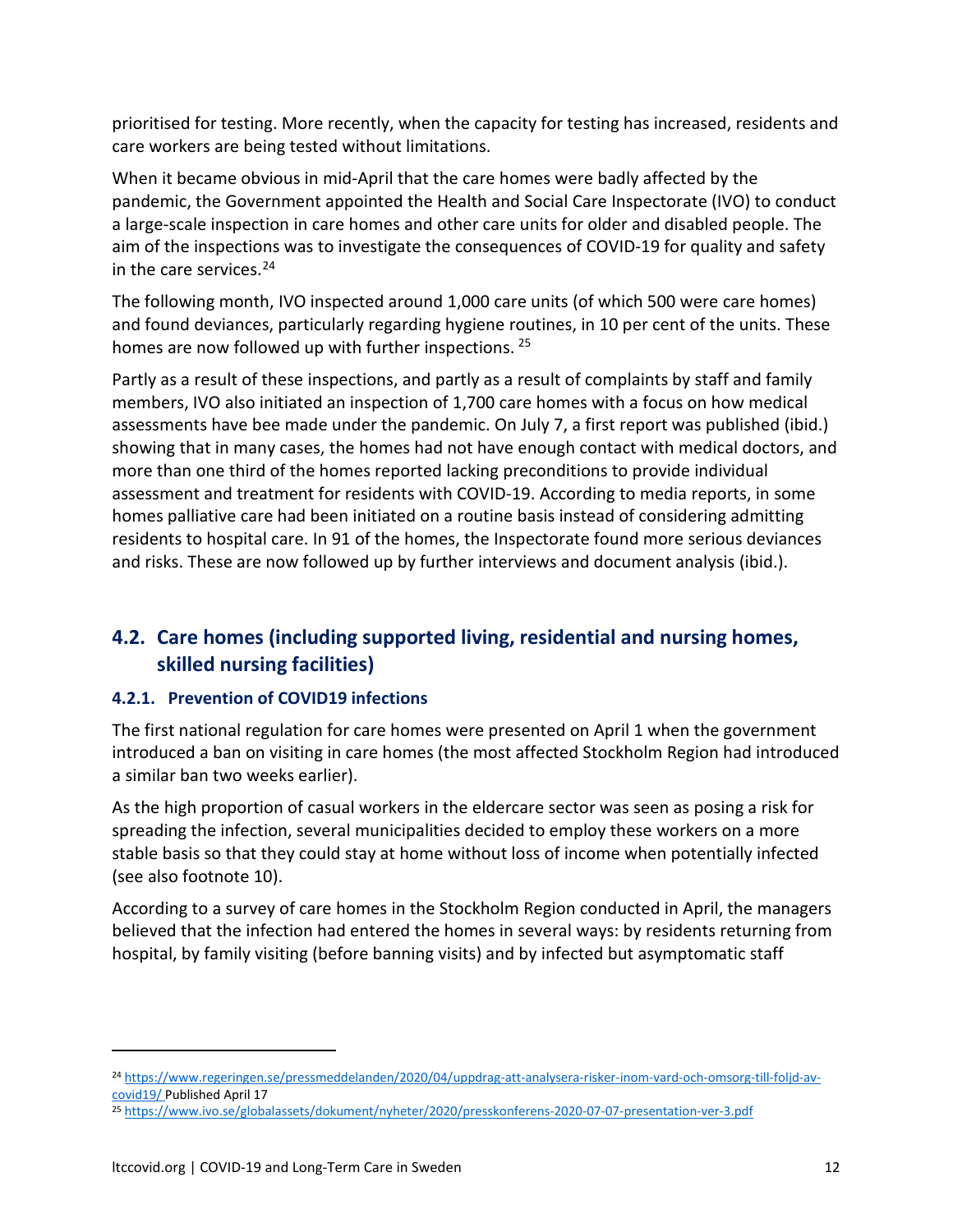working in the care homes. According to the survey, homes with residents with infection had more casual workers than homes without infection.[26](#page-12-0)

#### **4.2.2. Controlling spread once infection is suspected or has entered a facility**

Once the virus has entered the home, most managers in the survey mentioned above, reported difficulties in restricting the spread because of the physical layout of the homes, staff shortages due to workers being on sick leave and in self-isolation. This led to an increased use of casual workers, with less or no formal training. There have also been difficulties following hygiene routines, a shortage of PPE and difficulties stopping residents with dementia and mild symptoms moving around and meeting with other residents.<sup>[27](#page-12-1)</sup> In a document based on the survey, published May 7, the Public Health Agency recommended that if possible, residents should be divided into infected and non-infected residents, and recommended that staff should not move between the two groups. [28](#page-12-2)

#### **4.2.3. Managing staff availability and wellbeing**

In the same document, the Public Health Agency stressed that care home managers are responsible to make sure that staff stay at home when sick, even with very mild symptoms and to ensure that staff have adequate knowledge and equipment to follow basic hygiene routines, to organise the work so that each member of staff cares for a limited number of residents and that staff keep distance away from each other.

More recently, the impact of psychological stress and the need for support for health care professionals has been acknowledged, and employers now offer additional support services for health care professionals. This has not generally been extended to care workers; the needs of care workers in care homes and other social care services have not been acknowledged or highlighted to the same extent.

## **5. Lessons learnt so far**

 $\overline{a}$ 

Sweden has been comparatively badly hit by the pandemic and as in most other countries older people in care homes have been most affected. However, while Sweden has used more voluntary measures, the aim has been the same as in other countries: to slow down the spread of the infection and to protect those most at risk. There is a consensus in Sweden that this strategy has failed when it comes to the care-home residents.

The high number of COVID-19 deaths in Swedish care homes is one of the tasks to be investigated by a government commission that was appointed June 30. The commission is to evaluate the Swedish strategy in general and more specifically to analyze the situation in the

<span id="page-12-0"></span><sup>26</sup> <https://www.sll.se/globalassets/bilagor-till-nyheter/2020/05/kartlaggning-av-covid-19-pa-sabo-i-stockholms-lan.pdf> (published May 4)

<span id="page-12-1"></span><sup>27</sup> [https://www.sll.se/nyheter-stockholms-lans-landsting/2020/05/kunskaper-fran-enkat-ska-minska-smittspridning-pa](https://www.sll.se/nyheter-stockholms-lans-landsting/2020/05/kunskaper-fran-enkat-ska-minska-smittspridning-pa-aldreboenden/)[aldreboenden/](https://www.sll.se/nyheter-stockholms-lans-landsting/2020/05/kunskaper-fran-enkat-ska-minska-smittspridning-pa-aldreboenden/)

<span id="page-12-2"></span><sup>28</sup> [https://www.folkhalsomyndigheten.se/nyheter-och-press/nyhetsarkiv/2020/maj/grundlaggande-hygienrutiner-viktigast-for](https://www.folkhalsomyndigheten.se/nyheter-och-press/nyhetsarkiv/2020/maj/grundlaggande-hygienrutiner-viktigast-for-att-skydda-aldre-inom-omsorgen/)[att-skydda-aldre-inom-omsorgen/](https://www.folkhalsomyndigheten.se/nyheter-och-press/nyhetsarkiv/2020/maj/grundlaggande-hygienrutiner-viktigast-for-att-skydda-aldre-inom-omsorgen/)